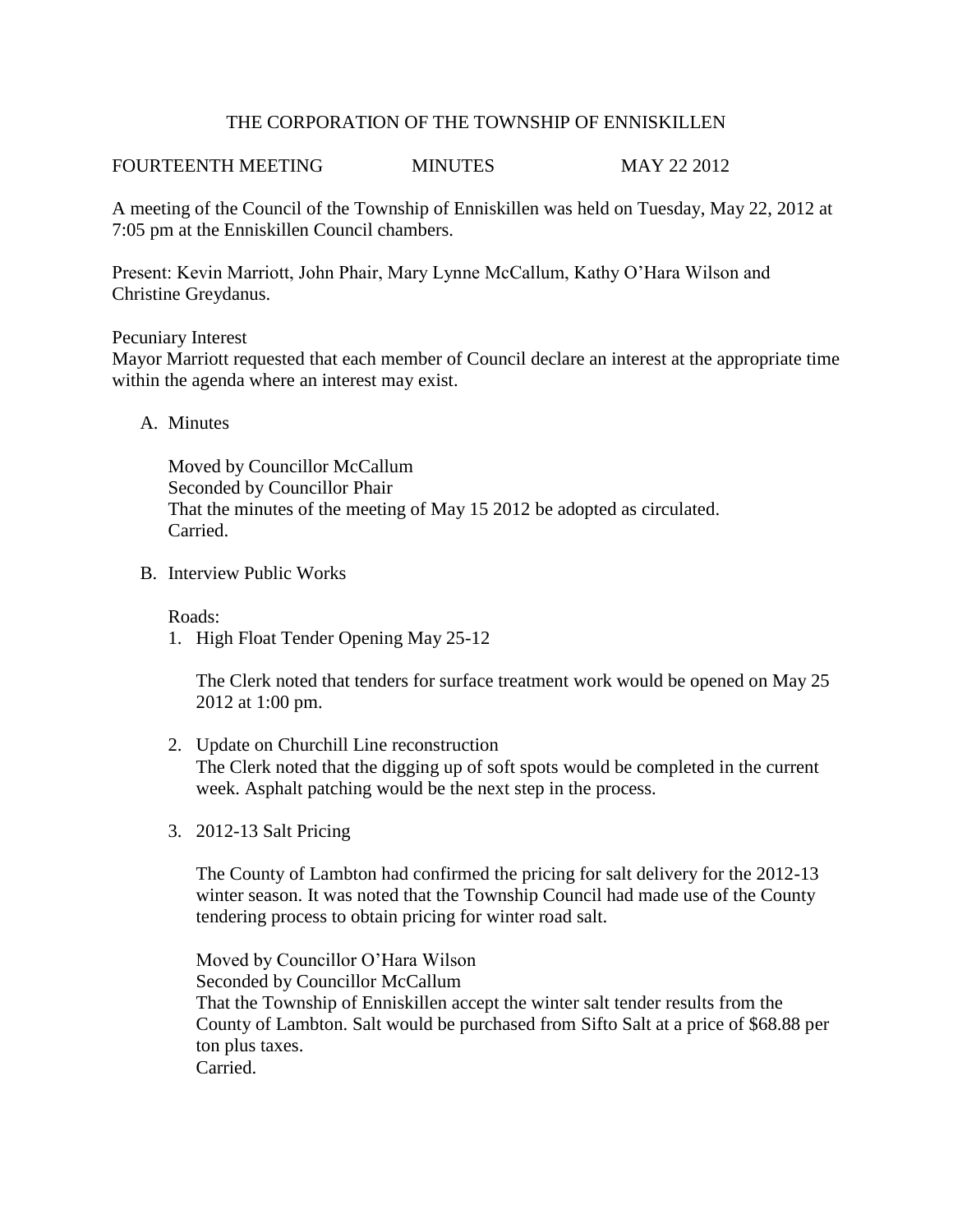### FOURTEENTH MEETING 2 MAY 22 2012

- C. Correspondence for information
	- 1. St Clair Region Conservation Authority Minutes April 19-12
	- 2. St Clair Region Source Protection Authority Board minutes April 19-12
	- 3. St Clair Conservation Authority Project Tour 2012
	- 4. County of Lambton Road Closure Michigan Avenue
	- 5. Federation of Canadian Municipalities communique May 7-12
	- 6. First Monday Wind turbines need to be stopped says opponent
	- 7. Ministry of Citizenship and Immigration Ontario Medal for Good Citizenship
	- 8. Enbridge 2012 Pipeline Maintenance integrity Dig Program
	- 9. Sarnia Heavy Construction Association Municipal Day June 14-12
	- 10. Ministry of Community Safety EMO Field program service delivery changes

Moved by Councillor Greydanus Seconded by Councillor McCallum That correspondence items 1-10 be received and filed. Carried.

- D. Correspondence requiring motions
	- 1. Resolution Durham Region Source Protection Credit Valley
	- 2. Resolution Durham Region Source Protection Trent Conservation

Moved by Councillor O'Hara Wilson

That the resolutions from Durham Region concerning source protection in the Credit Valley and Trent Conservation Authorities be supported. Motion failed due to lack of seconder.

Moved by Councillor O'Hara Wilson

Seconded by Councillor Greydanus

That the resolutions from Durham Region concerning source protection plans for the Credit Valley and the Trent Conservation Authorities be received and filed. Carried.

3. Wyoming Public Cemetery Decoration Day June 10-12 10:00 am

Moved by Councillor O'Hara Wilson Seconded by Councillor Greydanus That Mayor Marriott be authorized to attend the Wyoming Public Cemetery Decoration Day Carried.

4. Village of Oil Springs request for use of Picnic Tables for July  $7<sup>th</sup>$ -12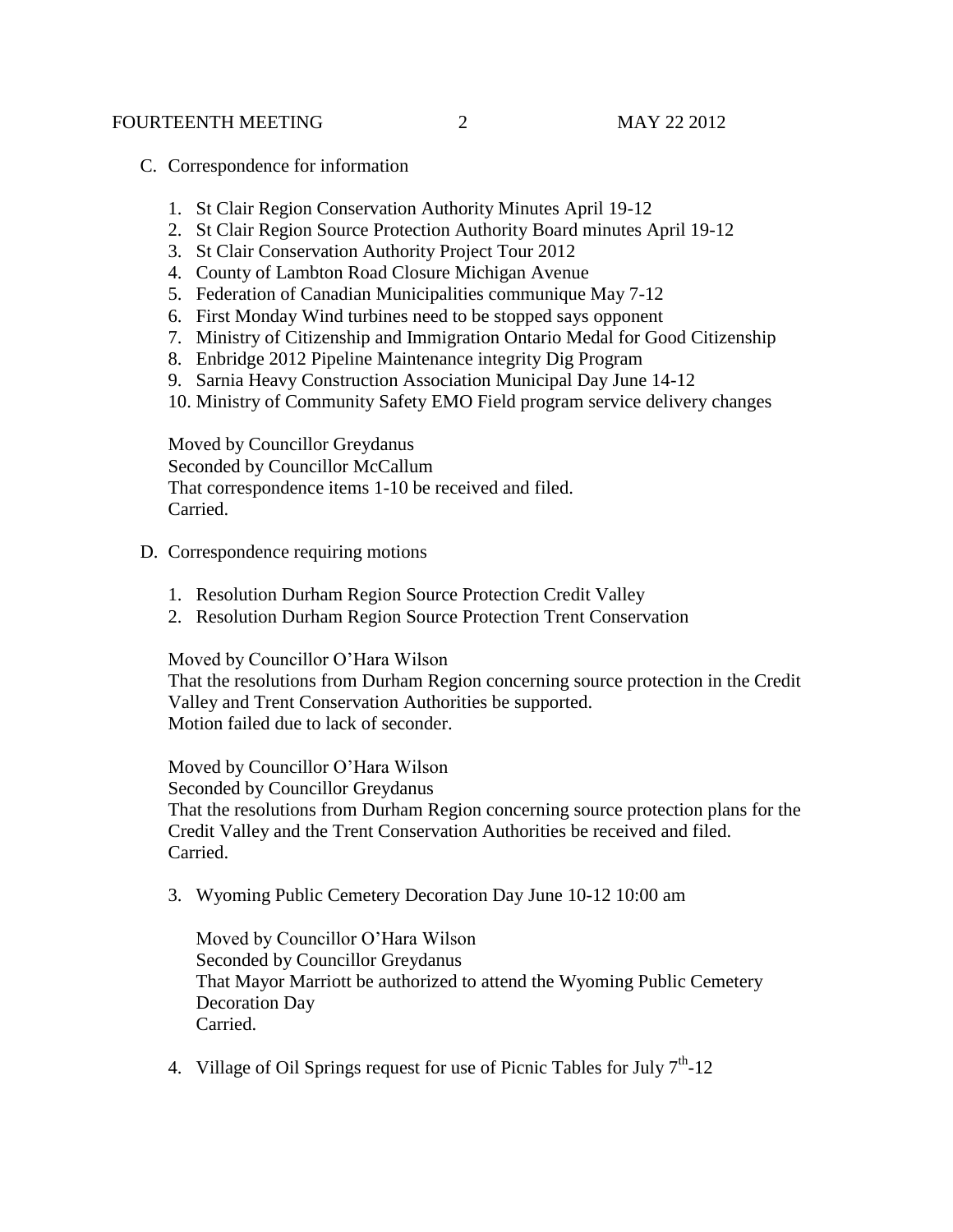### FOURTEENTH MEETING 3 MAY 22 2012

 Moved by Councillor Phair Seconded by Councillor Greydanus That the Village Oil Springs be authorized to borrow picnic tables from Krall Park for an event planned in the Village for July  $7<sup>th</sup>$ , 2012. Carried.

 Moved by Councillor Greydanus Seconded by Councillor McCallum That Mayor Marriott be authorized to attend the  $80<sup>th</sup>$  anniversary event planned by the Petrolia Legion. Carried.

C. Public Meeting- JN Ventures Rezoning 7:30 pm

Present: Brad Zantingh, Rob Nesbitt County of Lambton

Mr. Nesbitt reviewed his report on the proposed zoning change. He noted that JN Ventures had obtained approval from the Committee of Adjustment to separate a house from a farm parcel in Part Lot 7 Concession 14. A condition of the severance was to change the zoning on the retained farm land to prohibit the construction of any dwelling in the future. The rezoning of the property would prohibit the construction of a dwelling on the retained farm parcel.

The rezoning also recognized that the retained farm lot was 19.15 hectares rather than the 38 hectares minimum lot size in the municipal zoning bylaw.

Mr. Zantingh noted that the rezoning application was a condition of the severance.

Mr. Nesbitt noted that the appeal period was 20 days after the passage of the zoning bylaw.

A letter had been received from Wayne Maw commenting on the rezoning. Mr. Maw asked the members of Council to think about their decisions. He noted that the severance application had not been supported by the neighbours in September of 2011. He commented that the applicant was only trying to make money on the property. He commented that the rules were now being changed to permit the applicant to make more money. He requested that the Council think about the future of farming in the Township.

Mr. Zantingh noted that the comments concerning the severance should have been made during the consideration of the severance in April of 2012.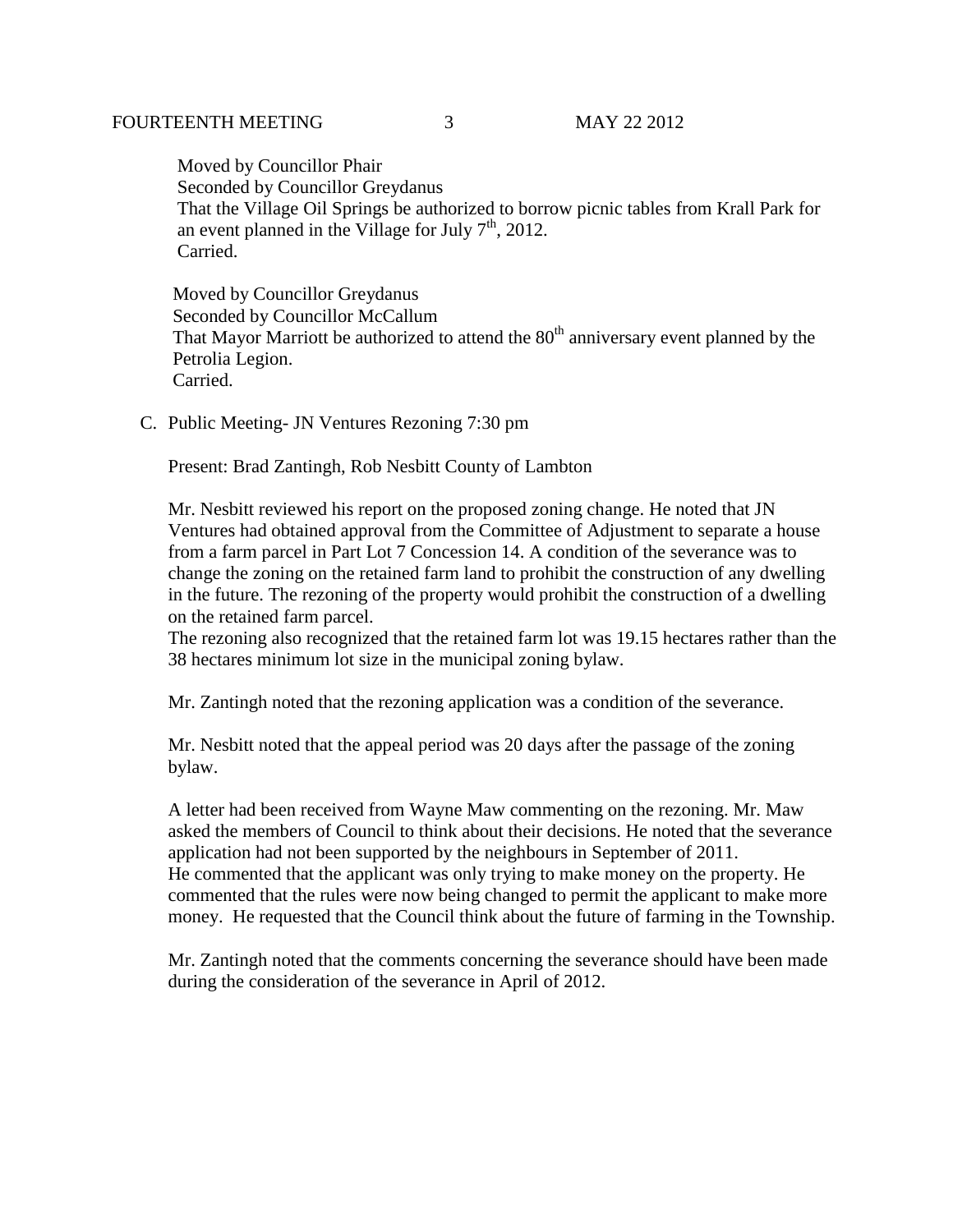## FOURTEENTH MEETING 4 MAY 22 2012

Moved by Councillor Greydanus Seconded by Councillor O'Hara Wilson That first and second reading be given to Bylaw 23 of 2012 a bylaw to amend zoning Bylaw 17 of 2009. Carried.

Moved by Councillor McCallum Seconded by Councillor Phair That third and final reading be given to Bylaw 23 of 2012. Carried

# H. Accounts

Moved by Councillor O'Hara Wilson Seconded by Councillor McCallum That the accounts be paid as circulated: Cheque: 5227-5248: \$ 26,703.48. Carried.

## I. Bylaws

1. Bylaw 28 of 2012 Confirmation Bylaw

Moved by Councillor O'Hara Wilson Seconded by Councillor Greydanus That first and second reading be given to Bylaw 28 of 2012 a confirmation bylaw. Carried.

Moved by Councillor Phair Seconded by Councillor McCallum That third and final reading be given to Bylaw 28 of 2012. Carried.

# J. Other Business

- 1. Wyoming Fire Department 2012 Budget It was requested that the Wyoming Fire Budget be circulated at the next meeting.
- 2. Health and Safety Minutes April 11-12

Councillor O'Hara Wilson requested to know the collection point for staff during a fire event. It was noted that staff were to collect at the south east of the administration building.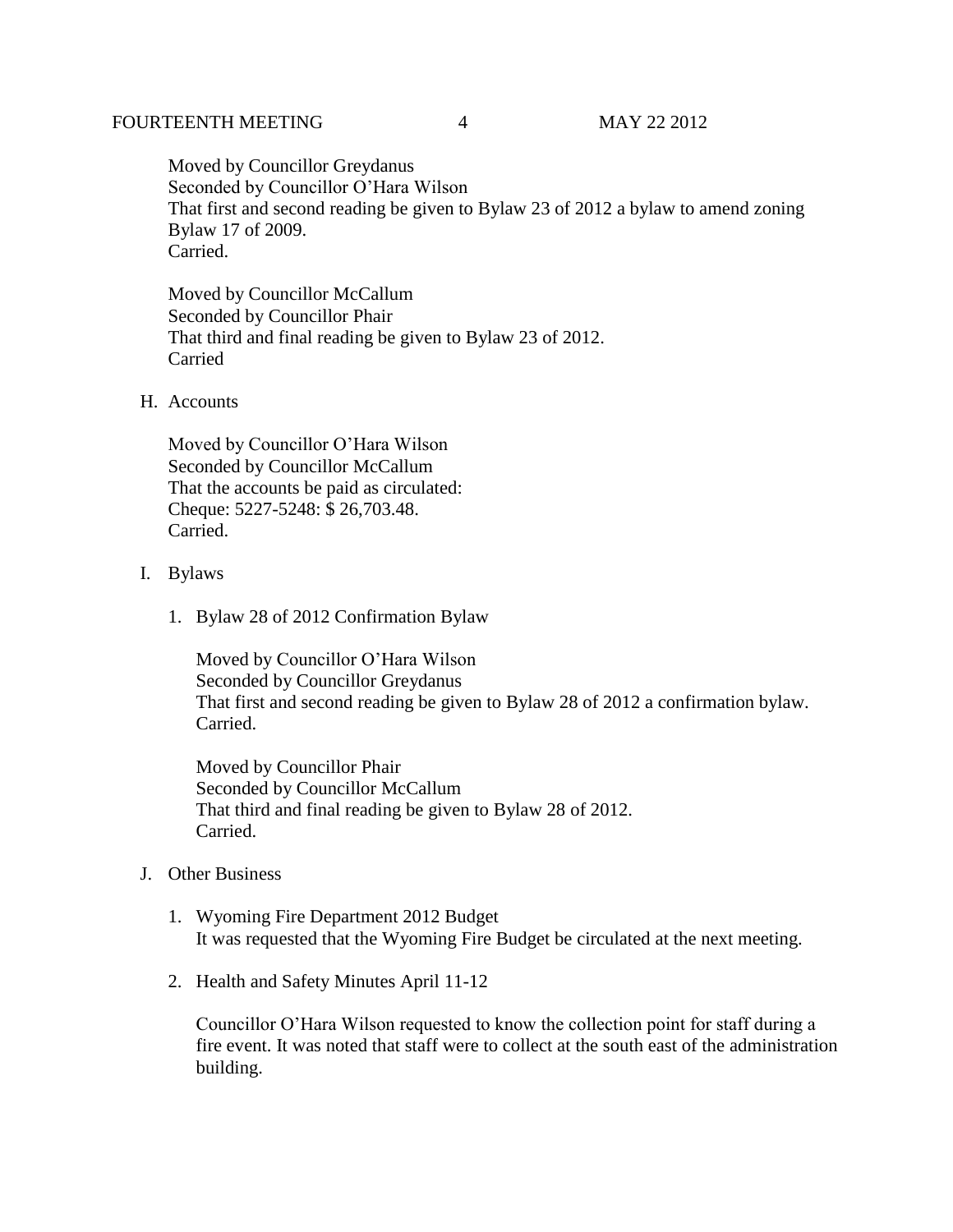A discussion took place concerning the water insert. The Clerk was requested to provide additional information on private companies accepting different forms of recyclable materials.

The Clerk was instructed to proceed with the preparation of ID cards for residents using the municipal dumpsters.

The Clerk requested clarifications regarding hosting of decoration service at the Oil City Cemetery. It was noted that the matter should be left to the Cemetery Board to coordinate the event.

 The Clerk noted that representatives of the Oil City Cemetery Board met with Tom Klassen of Memorial Restoration. An estimate was provided to do repairs to eight cemetery stones.

 Councillor O'Hara Wilson noted that there were sufficient funds in the current budget to cover the estimated cost of the work.

 Moved by Councillor Greydanus Seconded by Councillor Phair That the Council authorize the cemetery stone repairs as provided by Memorial Restoration for eight stones at the Oil City Cemetery. Carried.

D. Meeting to consider O'Dell Park Drain 8:00 pm

Present: Art Sterling, Mike Hoven

Ray Dobbin presented the drainage report. He noted that the work had been requested by Mark Hunter. Mr. Hunter had indicated that the drain crossing his property caused erosion due to an undersized culvert.

Mr. Dobbin reported that the O'Dell Park Drain would be extended to the west unto the Hunter property. Work would include the installation of two arched culverts and the construction of a wider channel and the installation of erosion protection. He reported that the work would require fisheries approval as it was Class C drain.

Mr. Dobbin reported that the maintence schedule would be amended to correct a description. The change would be considered by the Court of Revision.

No comments were made on the drain report by the ratepayers present.

Moved by Councillor O'Hara Wilson Seconded by Councillor Greydanus That first and second reading be given to Bylaw 29 of 2012 a Bylaw to adopt the O'Dell Park Drain Report. Carried.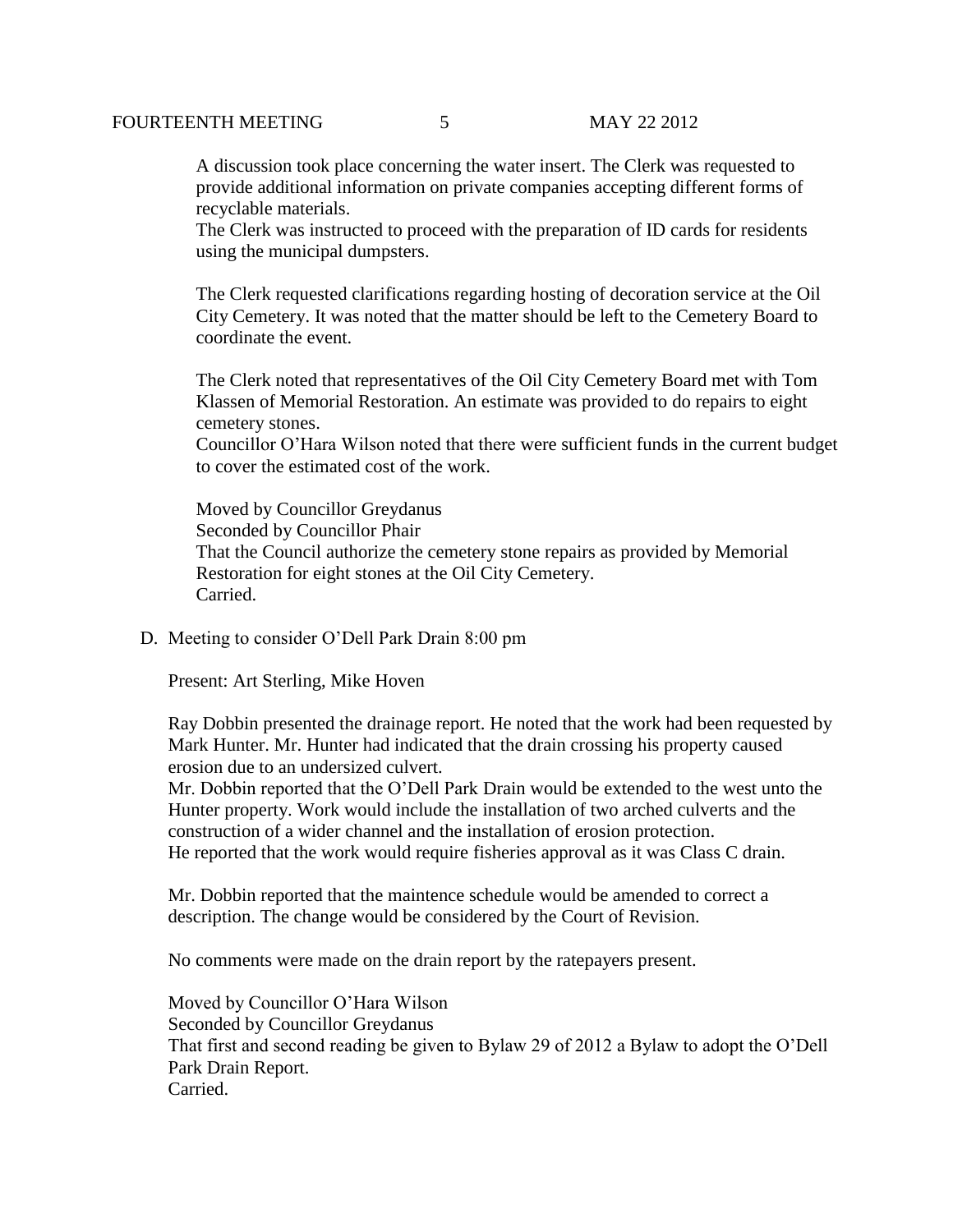A discussion took place concerning the court of revision to be held for the drain.

Drainage:

1. A drain maintenance request was received from Ray Bright concerning the McMaster Kesson Drain. Mr. Dobbin reported that Mr. Bright was tiling his farm. The drain needed to be cleaned to provide outlet for his tile.

A drain maintenance request was received from John Vander Kloet for the clean out for the 6/7 Side road Drain. Mr. Vander Kloet had indicated that the open drain needed cleaning to permit the tiling of his farm. The Engineer described the location of the drain. He noted that the drain had not been cleaned out for many years.

Moved by Councillor Phair Seconded by Councillor Greydanus That a site meeting be held for the Kesson McMaster Drain and 6/7 Side road Drain with Councillor O'Hara Wilson as Council representative. Carried.

2. Alice Stanik: Osborne Drain

The Engineer reported that the costs associated with the cleaning of the drain had been assessed based on the most recent assessment schedule. The Schedule had been used to assess costs for a clean out fifteen years earlier.

The 1970 report had included the installation of tile on the Stanik property.

 The Engineer noted that the only way to correct the matter would be to prepare a revised schedule of assessment. He noted that in the near future culverts would require replacement on the drain.

 Moved by Councillor Greydanus Seconded by Councillor Phair

 That Ray Dobbin be directed to provide a new report for the Osborne Drain under Section 76 of the Drainage Act to provide a revised schedule of assessment and provisions for bridge replacement with Mayor Marriott as Council representative. Carried.

E. Interview: Stephanie Hyde- The WorkPlace County Outreach Employment Services

 Ms. Hyde noted that she was present to provide information on their agencies job programs. She indicated that the agency provided employment services for many different programs. The agency has been located in Sarnia for 35 years and in Petrolia for 15 years. The agency provided support for disabled individuals. They would assist people in obtaining primary needs as well as provide appropriate training. Ms. Hyde reviewed a number of employment programs provided in the community.

Ms. Hyde noted that the agency provided some services in Corunna, Watford and Forest.